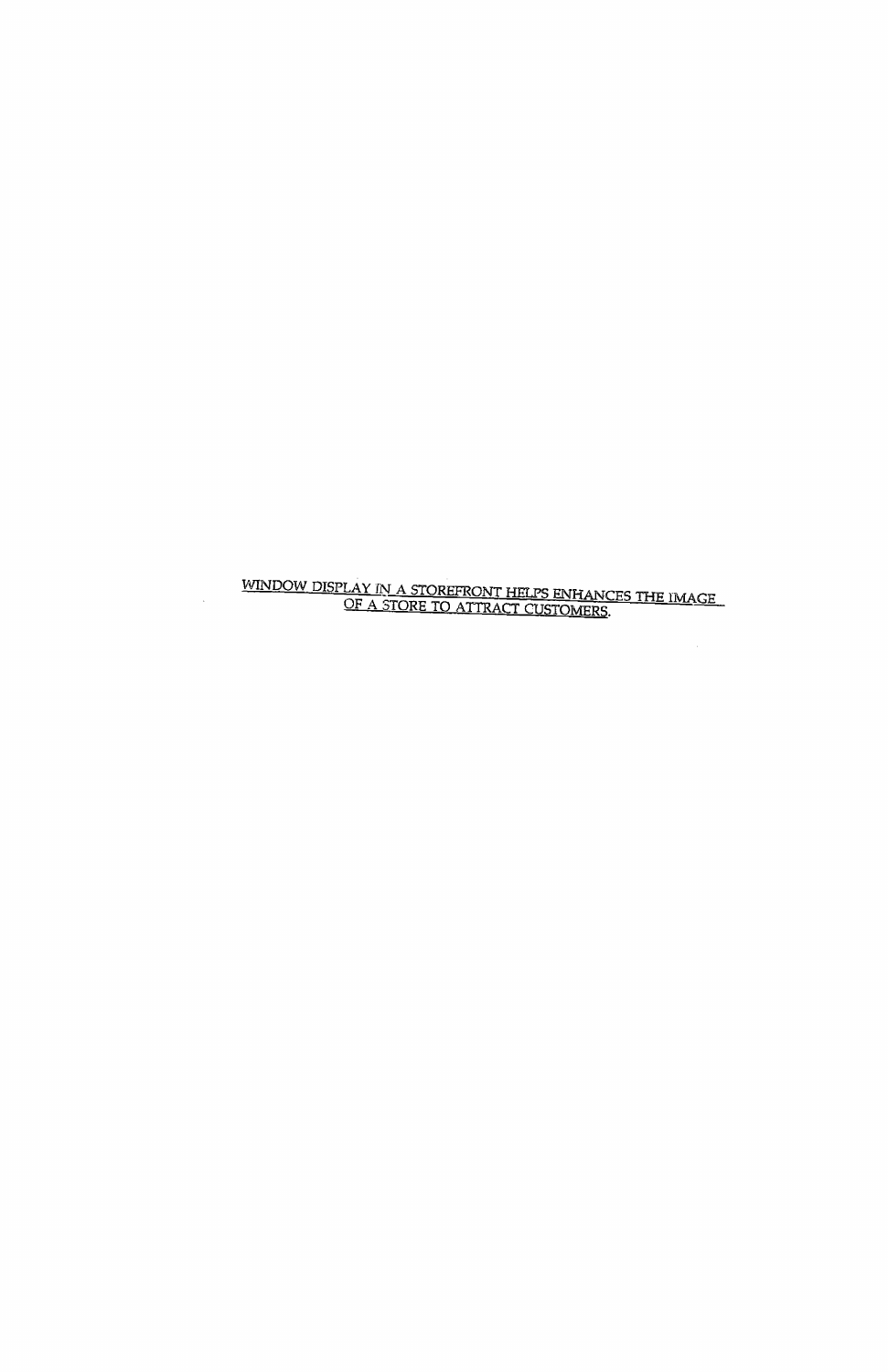

KAMAL HUSSIN ABDUL HAMID DIPLOMA IN ARCHITECTURE 06 MARA INSTITUTE OF TECHNOLOGY





 $\ddot{\phantom{a}}$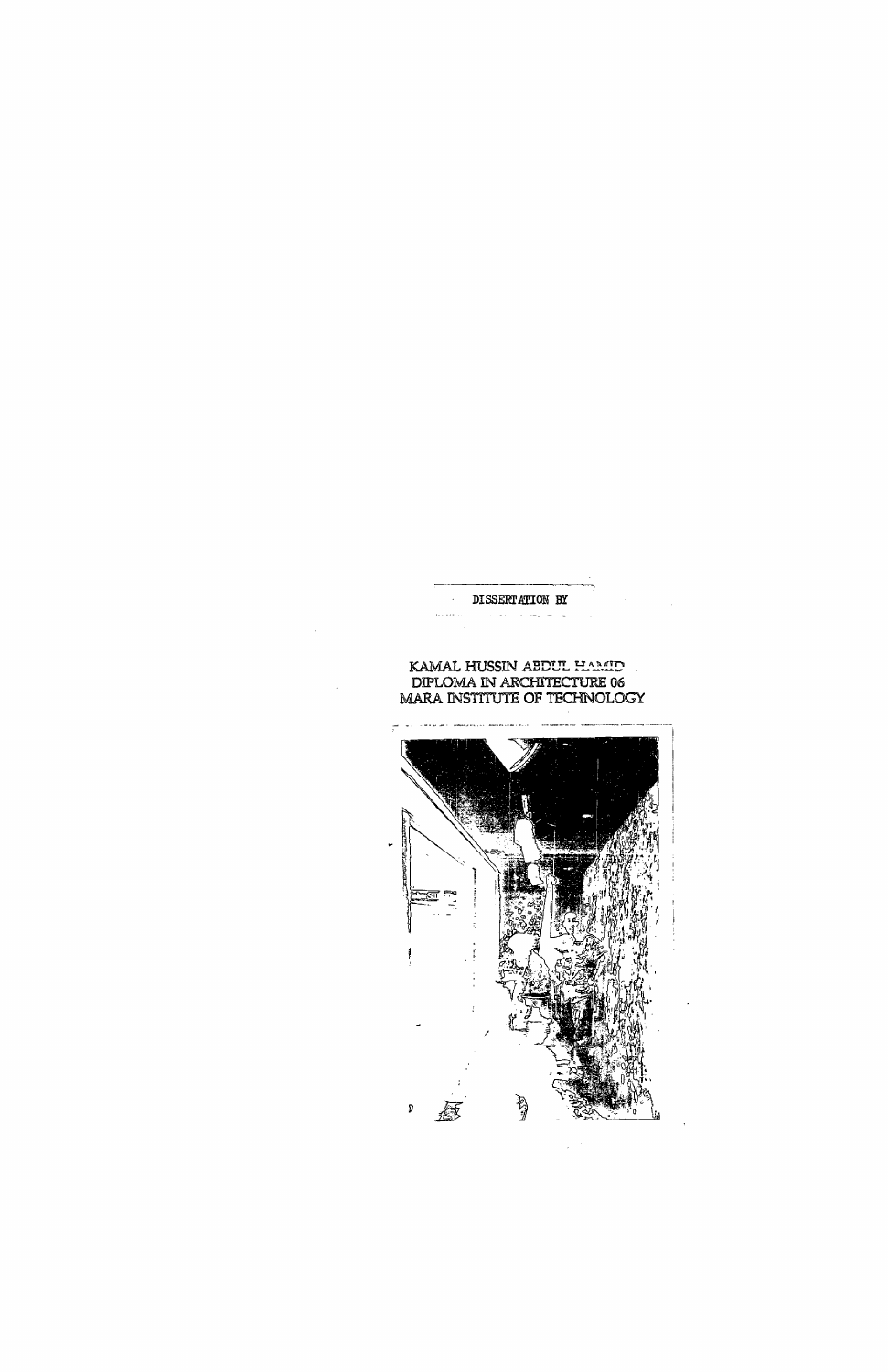## WINDOW DISPLAY IN STOREFRONT

ż

This Dissertation has been sent to the School of Architecture, Mara Institute of Technology, to fulfill the requirement of the subject,  $ABC$  392 -  $(Di)$  ssertation)

a Militar III (n. 1959)<br>1992: Alemania Maria (n. 1959)<br>1923: Alemania Maria (n. 1969) Prepared By : Name: KAMAL HUSSIN B. ABDUL HAMID **MTT**  $I/C$ ,  $= 88638506$ 

Course: Diploma In Architecture Year/Sem : Third year/ Semester Six

Session :  $July = Decomber 1991$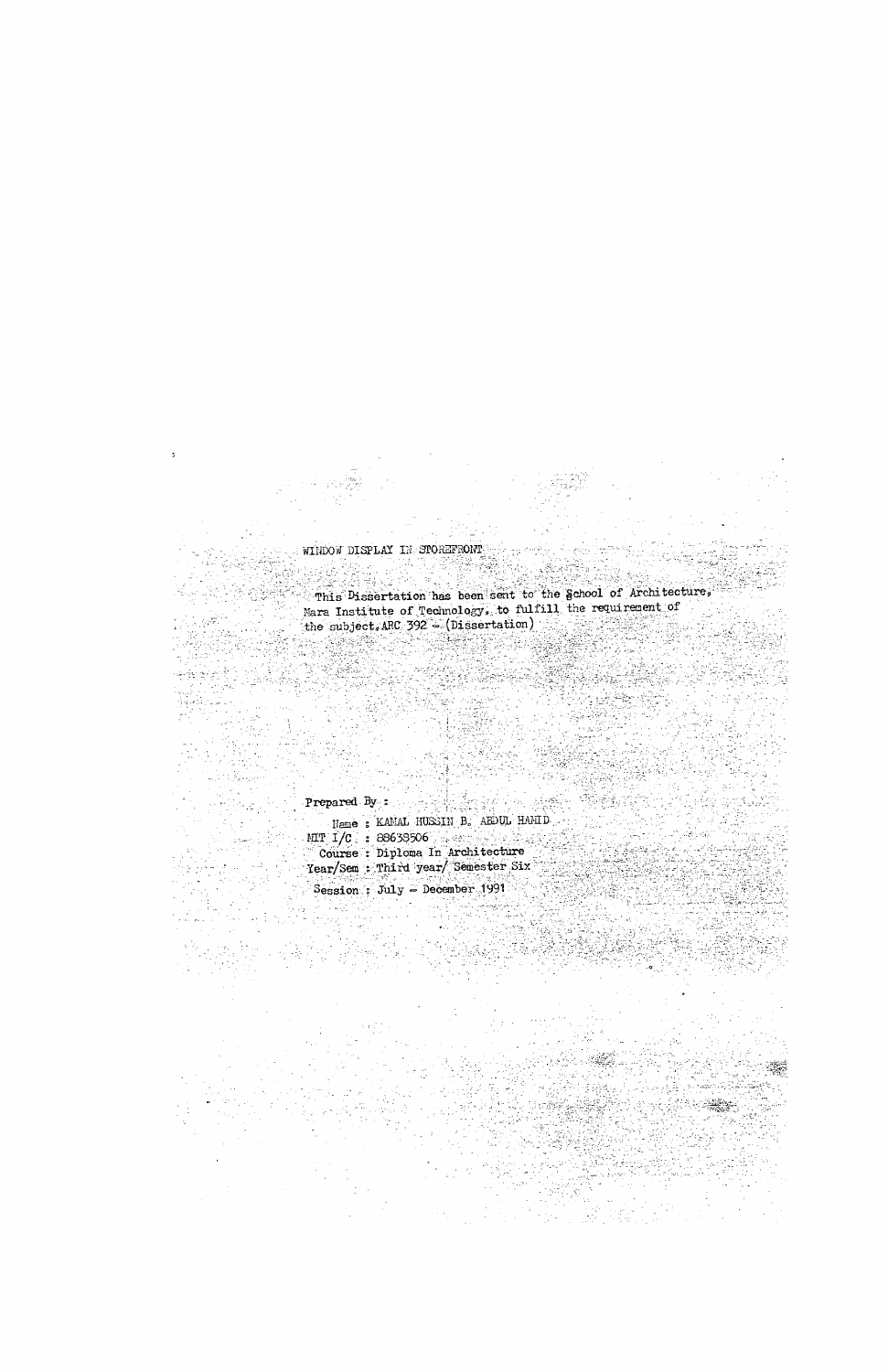Pages PREFACE CHAPTER 1  $\overline{\mathbf{3}}$  $\mathcal{L}_{\mathcal{A}}$ CHAPTER 2  $21$ **CHAPTER 3**  $30$ CHAPTER 4 40

ACKNOWLEDGEMENT



 $\label{eq:2} \frac{1}{\sqrt{2}}\left(\frac{1}{\sqrt{2}}\right)^{2} \left(\frac{1}{\sqrt{2}}\right)^{2} \left(\frac{1}{\sqrt{2}}\right)^{2} \left(\frac{1}{\sqrt{2}}\right)^{2} \left(\frac{1}{\sqrt{2}}\right)^{2} \left(\frac{1}{\sqrt{2}}\right)^{2} \left(\frac{1}{\sqrt{2}}\right)^{2} \left(\frac{1}{\sqrt{2}}\right)^{2} \left(\frac{1}{\sqrt{2}}\right)^{2} \left(\frac{1}{\sqrt{2}}\right)^{2} \left(\frac{1}{\sqrt{2}}\right)^{2} \left(\frac{$ 

USION

43



 $\sim 10^{11}$ 

 $\mathbb{Z}^{\mathbb{R}}$ 

## BIBLIOGRAPHY ..